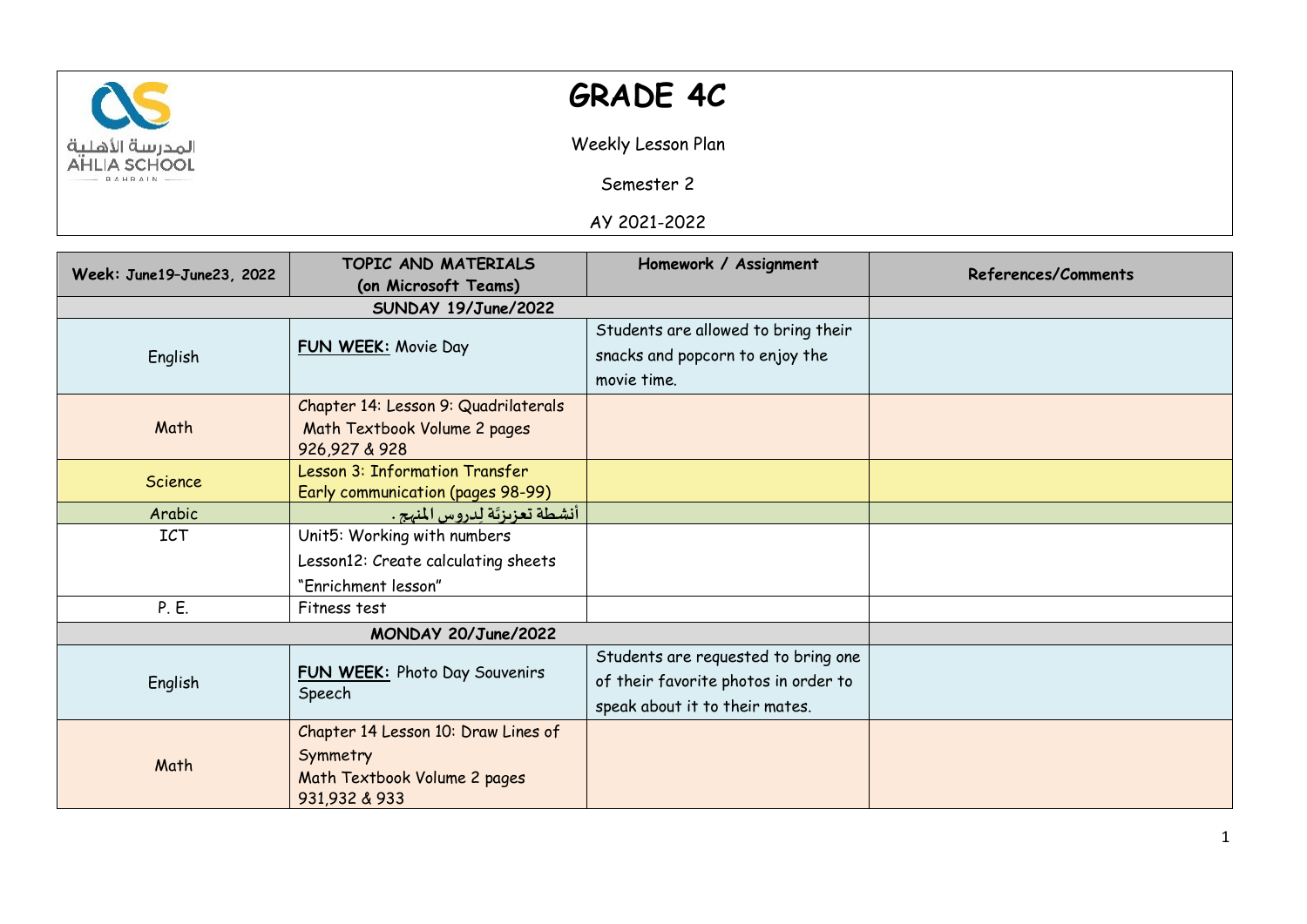| Science        | Lesson 3: Information Transfer                                                                                                |                                                                                                                                                                                                                                                                                                                                                                                                                              |  |
|----------------|-------------------------------------------------------------------------------------------------------------------------------|------------------------------------------------------------------------------------------------------------------------------------------------------------------------------------------------------------------------------------------------------------------------------------------------------------------------------------------------------------------------------------------------------------------------------|--|
|                | Morse Code Message (pages 100-101)                                                                                            |                                                                                                                                                                                                                                                                                                                                                                                                                              |  |
| Arabic         | أنشطة تعزيزتّة لِدروس المنهج .                                                                                                |                                                                                                                                                                                                                                                                                                                                                                                                                              |  |
| Social Studies | المواد الاجتماعية :                                                                                                           |                                                                                                                                                                                                                                                                                                                                                                                                                              |  |
|                | التجارة في مملكة البحرين ص 76                                                                                                 |                                                                                                                                                                                                                                                                                                                                                                                                                              |  |
| French         | Small teacher presentation                                                                                                    |                                                                                                                                                                                                                                                                                                                                                                                                                              |  |
|                | continuation:                                                                                                                 |                                                                                                                                                                                                                                                                                                                                                                                                                              |  |
|                | Le verbe être // Le verbe avoir// Les                                                                                         |                                                                                                                                                                                                                                                                                                                                                                                                                              |  |
|                | verbes du premier groupe.                                                                                                     |                                                                                                                                                                                                                                                                                                                                                                                                                              |  |
|                | TUESDAY 21/June/2022                                                                                                          |                                                                                                                                                                                                                                                                                                                                                                                                                              |  |
| English        | FUN WEEK: Cooking Competition                                                                                                 | Students will bring their favorite<br>food ingredients. Group Work will<br>be assigned by the teacher. Each<br>member of the group will bring his /<br>her assigned ingredient. Students<br>will print or write on a paper the<br>ingredients of their dish to show to<br>the judges.<br>P.S: Knives, Forks, and any<br>dangerous metal tools are Strictly<br>not allowed. Only Spoons /<br>plates/plastic pots are allowed. |  |
| Math           | Chapter14 Lesson 11: Problem-Solving<br>Investigation Strategy: Make a model<br>Math Textbook Volume 2 pages<br>937,938 & 939 |                                                                                                                                                                                                                                                                                                                                                                                                                              |  |
| Science        | Lesson 3: Information Transfer<br><b>Advances in Communication</b><br><b>Technology (102-104)</b>                             |                                                                                                                                                                                                                                                                                                                                                                                                                              |  |
| Arabic         | أنشطة تعزيزتَة لِدروس المنهج.                                                                                                 |                                                                                                                                                                                                                                                                                                                                                                                                                              |  |
| Music          | Performing.                                                                                                                   |                                                                                                                                                                                                                                                                                                                                                                                                                              |  |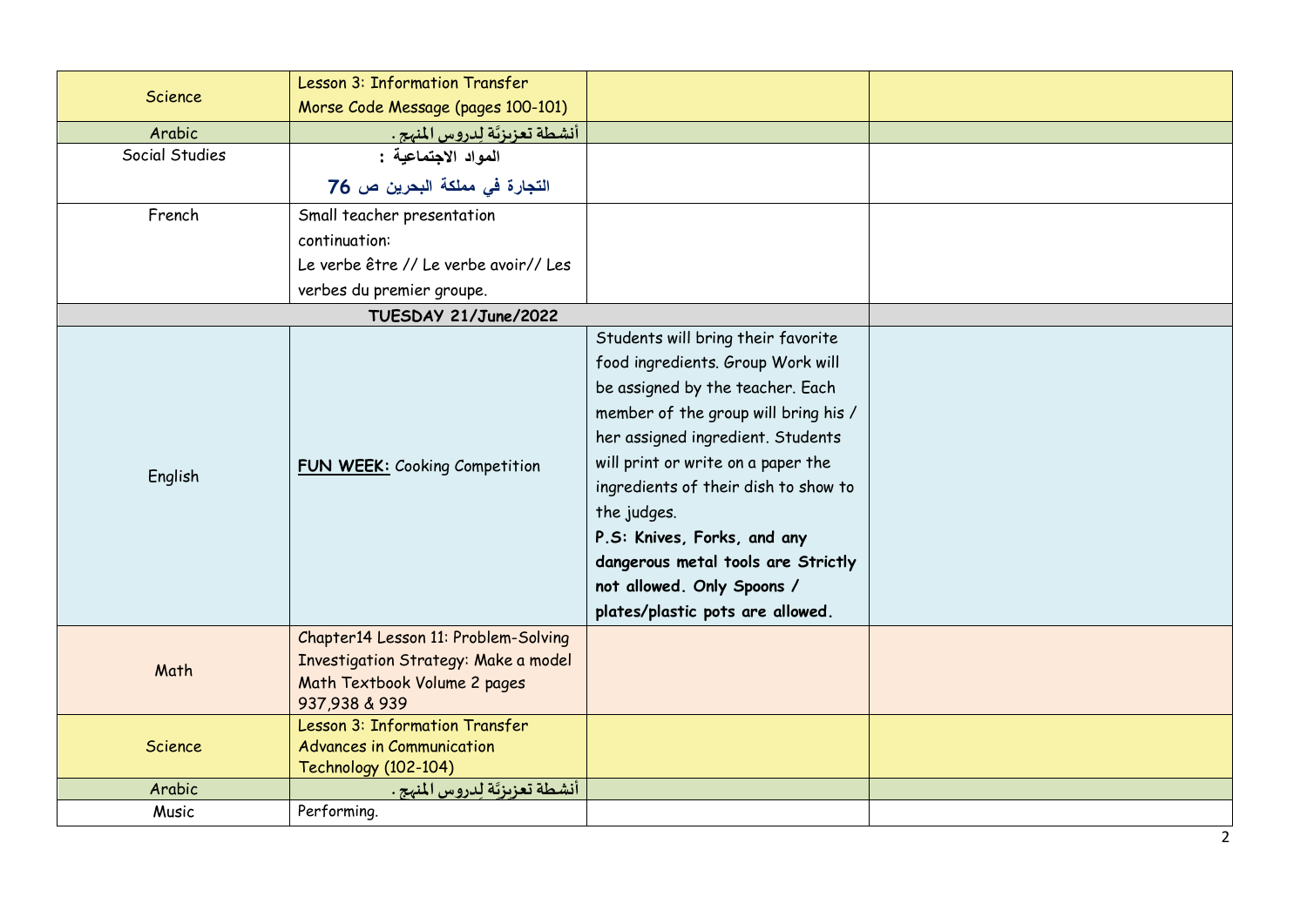|                        | <b>Musical Games</b>                      |  |           |
|------------------------|-------------------------------------------|--|-----------|
| French                 | Small teacher presentation                |  |           |
|                        | continuation:                             |  |           |
|                        | Le verbe être // Le verbe avoir// Les     |  |           |
|                        | verbes du premier groupe.                 |  |           |
| WEDNESDAY 22/June/2022 |                                           |  |           |
| English                | FUN WEEK: Final Rehearsals of the         |  |           |
|                        | play + activities                         |  |           |
|                        | Chapter14 Lesson 11: Problem-Solving      |  |           |
| Math                   | Investigation Strategy: Make a model      |  |           |
|                        | Math Textbook Volume 2 pages 939 &        |  |           |
|                        | 940                                       |  |           |
|                        | Lesson 3: Information Transfer            |  |           |
| Science                | <b>Advances in Communication</b>          |  |           |
|                        | Technology (102-104) continue (pages      |  |           |
|                        | $105 - 106$                               |  |           |
| Arabic                 | أنشطة تعزيزتَة لِدروس المنهج .            |  |           |
| S. T. E. A. M.         | DAY <sub>5</sub>                          |  |           |
|                        | <u> Pasta Tower - Present your Poster</u> |  | $-HAPPY-$ |
|                        | <b>Materials Required:</b>                |  | SUMMER    |
|                        | Completed poster<br>$\bullet$             |  | HOLIDAYS  |
|                        | Confidence<br>$\bullet$                   |  |           |
|                        | <b>Charades</b>                           |  |           |
|                        | • Whole class game                        |  |           |
|                        | <b>Note:</b> Please bring in the STEAM    |  |           |
|                        | Notebooks - which will be                 |  |           |
|                        | collected by the teacher.                 |  |           |
| <b>Islamic Studies</b> | تلخيص مقطع مرئي لقصص أحد الأنبياء.        |  |           |
| THURSDAY 23/June/2022  |                                           |  |           |
| English                | <b>FUN WEEK:</b> Farewell Play Perform    |  |           |
| Math                   | Chapter 14 Review                         |  |           |
| <b>Science</b>         | Lesson 3: Information Transfer            |  |           |